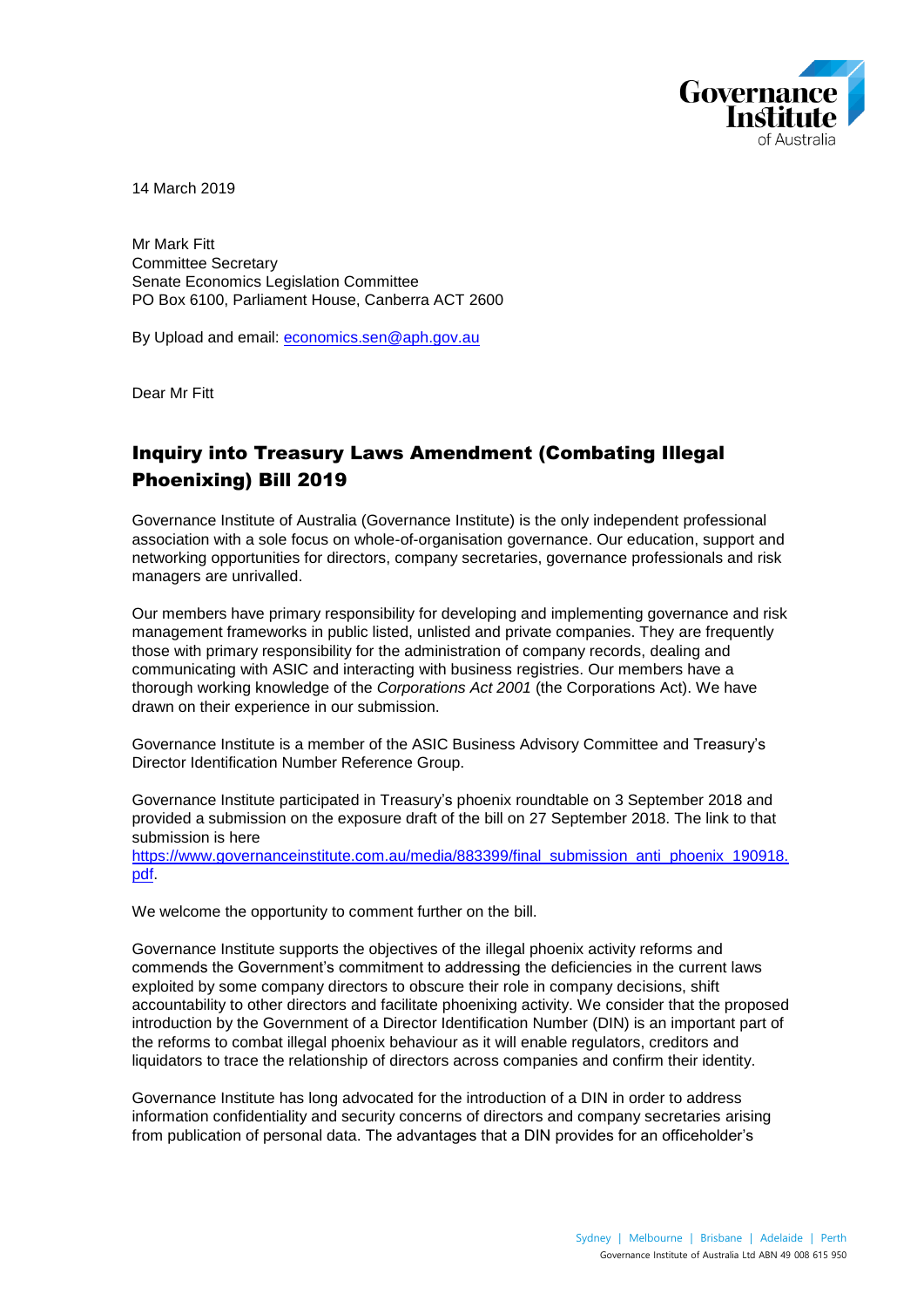privacy and security intersects neatly with the advantages of using the DIN to deter and penalise illegal phoenix activity.

We support the extension of the DIN regime to company secretaries and consider that the DIN will protect honest officeholders from the risk of identity theft and assaults on personal security. Our recommendations concerning the introduction of the DIN are contained in our submission to this Committee dated 7 March 2019. The link to that submission is here [https://www.governanceinstitute.com.au/media/883660/final\\_submission\\_mbr\\_draft\\_bill\\_070319](https://www.governanceinstitute.com.au/media/883660/final_submission_mbr_draft_bill_070319.pdf) [.pdf](https://www.governanceinstitute.com.au/media/883660/final_submission_mbr_draft_bill_070319.pdf)

Our members have drawn our attention to some issues in the draft bill which will give rise to some unintended consequences in the implementation of the bill and we make the following recommendations which we hope will assist the Committee in its review.

## Improving the accountability of resigning directors – preventing inappropriate backdating

Illegal phoenix operators exploit the current law by ensuring that the company (electronically or via paper copy, through an agent or directly) lodges the appropriate ASIC form noting a change of director, but the notice backdates the director's resignation so that the director cannot be held liable for offences committed after that time. In these cases, the phoenix operator seeks to shift accountability to a 'straw' director who may have no real involvement in the company or may be deceased or a fictitious person. The stated aim of the reform is to prevent directors backdating resignations to avoid liability for offending conduct, such as insolvent trading or transferring company assets to a phoenix company. We note that under the proposed law, if the resignation of a director is reported to ASIC more than 28 days after the purported resignation, the resignation takes effect from the day it is reported to ASIC.

We consider that the introduction of a DIN will go a long way towards solving the issue of 'straw' directors. In order to hold a position as a company director, a person will need to undertake an identity verification check. This should eliminate the appointment of deceased or fictitious persons except in the most egregious cases of identity fraud. It will also emphasise to those applying for a directorship, the serious obligations of the role they are to assume.

We support provisions which negate the efforts of directors seeking to undertake phoenix activity. However, as currently drafted, all late lodgements of a director's resignation will be caught by the proposed changes to the Corporations Act.

Governance Institute does not condone breaches of the Corporations Act. The requirement to notify appointments and resignations of directors in a timely manner is underlined by the penalty provisions attaching to the section. However, we are aware of the realities of administering company records and understand that mistakes occur which lead to failures to notify appointments and resignations within the 28 day time period.

The proposed amendments to the Corporations Act will have the effect that notices of resignation of directors that are lodged outside the 28 day statutory period, due to an administrative or human error and with no intention of facilitating phoenixing activity, will be captured by the new provisions. This may give rise to unintended consequences.

#### **Example one**

Consider the case of the sale of a company with a settlement date of 30 June. The parties have chosen the 30 June settlement date for many reasons, such as taxation, accounting and payroll. After settlement, control of the company transfers to the new owners. The outgoing company secretary or solicitor would be responsible for undertaking certain administrative tasks arising from the transfer, including notification of resignation of the outgoing directors, effective as at 30 June.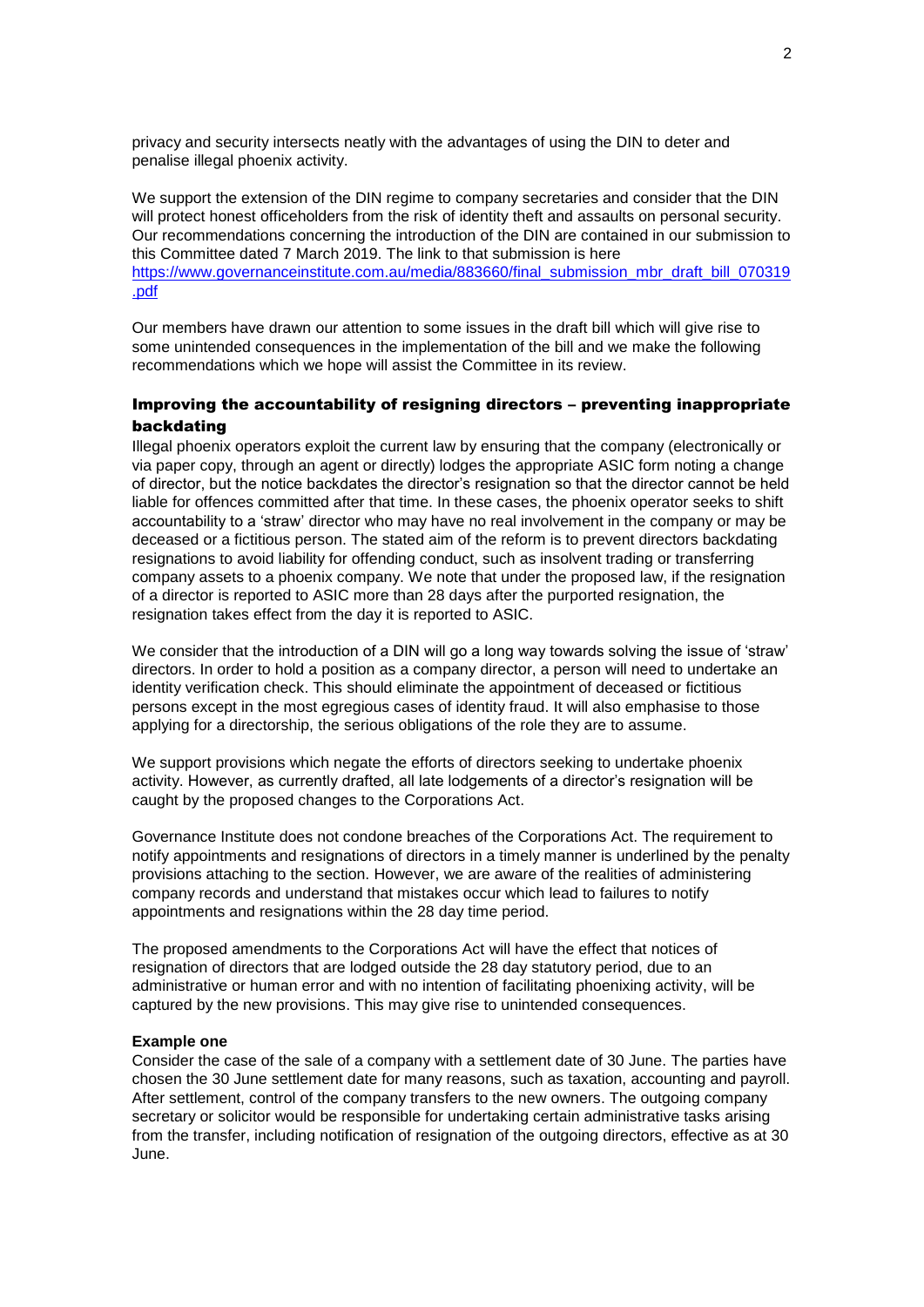If for some unforeseen circumstance (such as human error, illness etc), the notification of resignation is lodged more than 28 days after the effective date, (say on 1 August) under the current law, the late lodgement will attract a late fee and the effective date of the outgoing director's resignation will then be recorded in the ASIC register as 30 June, which reflects the reality of the transaction.

Under the new provisions, the late lodgement will result in the effective date of the outgoing directors' resignations being recorded as 1 August. This does not accurately reflect the reality of the transaction or who controls the company at the record date and will result in the outgoing directors being liable for the acts of the company's new directors until their effective resignation date. While we understand that this is the intention of the amendment, if the outgoing company directors are not involved in illegal phoenix activity, changing the date of their resignation will be for no purpose.

#### **Example two**

Another issue which our members encounter, is when they are called in to 'tidy up' a company which has been the subject of poor record keeping and resignations and appointments have not been notified to ASIC. In these cases, appointments and resignations are notified to ASIC consistent with company records such as board minutes, letters of appointment and resignation etc. Under the proposed provisions, the ASIC register will be inconsistent with the company records and will not reflect reality.

Thus, human errors which have no malicious intent, will result in considerable administrative and legal consequences.

We acknowledge that there is provision for application to be made to ASIC or the court to backdate a resignation lodged after the 28 day period, but consider that this to be a very time consuming and expensive option and query whether this is the best use of the time and resources of the company involved, the courts and the regulator. We note from Treasury's June 2018 Modernising Business Registers Program paper that there are currently 2.5 million companies on the ASIC register and that the register processes over 2.9 million updates per year. The court system and ASIC will become overwhelmed if only a small percentage of these updates result in an application to ASIC or the courts for a backdating of a resignation.

**Governance Institute recommends** that rather than apply backdating prevention provisions which capture all late notifications of director's resignation, the amendments be tailored so that they only apply to situations which the Government is seeking to cover ie directors who backdate their resignations to avoid liability for insolvent trading or to facilitate phoenixing activity.

If a company goes into administration and there is evidence of phoenixing activity having taken place, a liquidator should be able to look back and investigate if a previous director has lodged a resignation that has been backdated. The liquidator should have the power to apply to set aside the date of resignation and pursue the relevant director who has backdated their resignation. The relevant period could be the relation back period for preference payments. We consider that a more targeted approach to the issue will reduce the unintended consequences which would otherwise occur.

### Preventing the abandonment of companies

Governance Institute supports the abandonment prevention provisions in the draft bill.

**Governance Institute recommends** that the Government consider a carve-out for unusual circumstances when a fellow director becomes disqualified by becoming bankrupt, of unsound mind or dies.